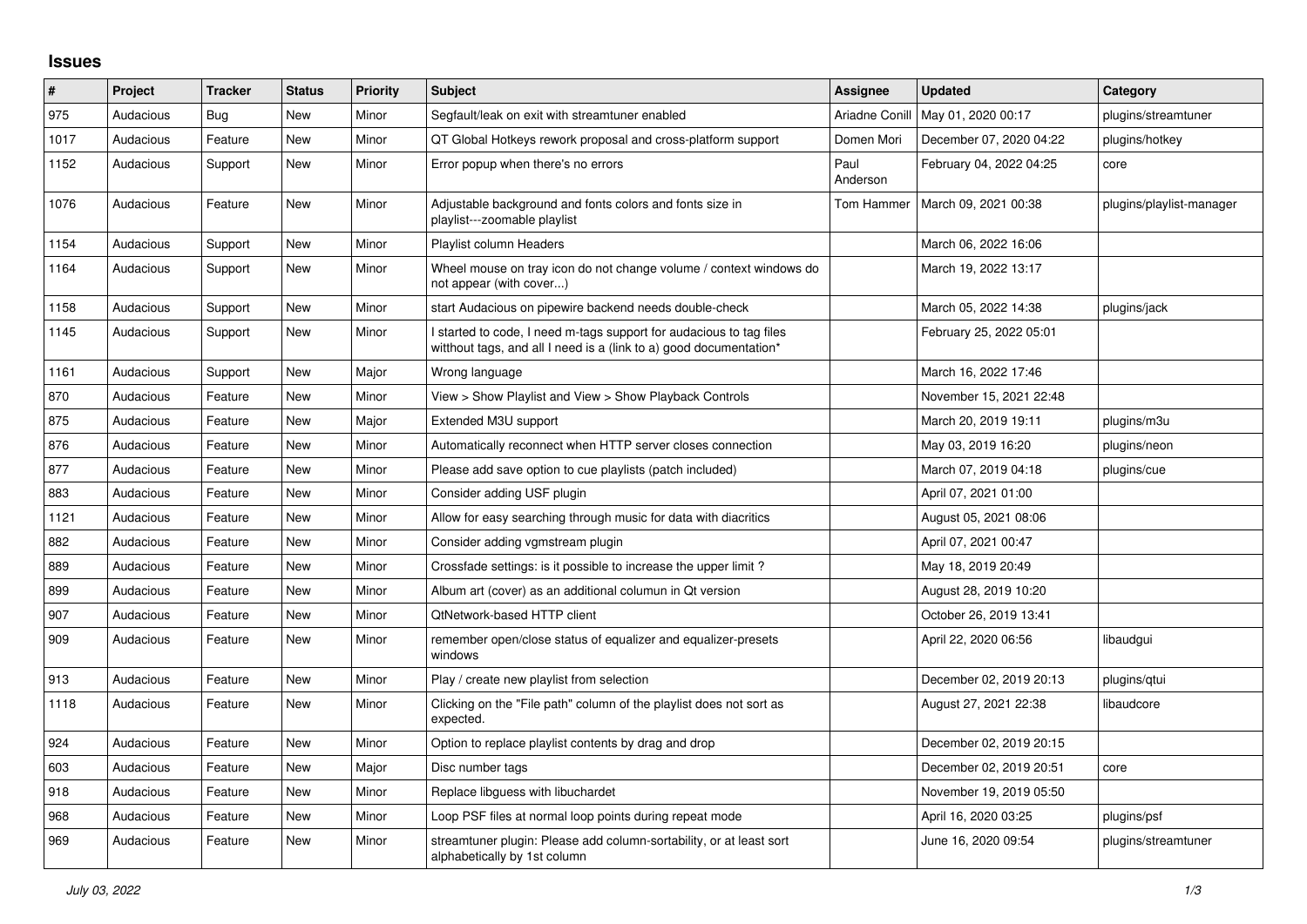| $\#$ | Project   | <b>Tracker</b> | <b>Status</b> | <b>Priority</b> | <b>Subject</b>                                                                                      | <b>Assignee</b> | <b>Updated</b>          | Category            |
|------|-----------|----------------|---------------|-----------------|-----------------------------------------------------------------------------------------------------|-----------------|-------------------------|---------------------|
| 602  | Audacious | Feature        | New           | Minor           | Restoring XMMS "AUTO" (entry-specific) equalizer settings<br>(patch/suggestion included).           |                 | December 03, 2019 14:40 | core                |
| 987  | Audacious | Feature        | New           | Minor           | Closing of Search Library tool by same method as opening it                                         |                 | May 13, 2020 00:15      |                     |
| 995  | Audacious | Feature        | New           | Minor           | Add star rating to songs                                                                            |                 | June 16, 2020 09:56     |                     |
| 1048 | Audacious | Feature        | New           | Minor           | PipeWire support                                                                                    |                 | May 04, 2022 19:36      |                     |
| 996  | Audacious | Feature        | New           | Minor           | Refine playlists when searching (search all playlists)                                              |                 | June 16, 2020 09:58     |                     |
| 1046 | Audacious | Feature        | <b>New</b>    | Minor           | Add all id3v2 frames in the settings of Playlist available columns                                  |                 | December 28, 2020 21:14 | plugins/gtkui       |
| 998  | Audacious | Feature        | New           | Trivial         | aacgain in aac / r128 in opus                                                                       |                 | June 01, 2021 10:44     |                     |
| 1047 | Audacious | Feature        | New           | Minor           | Stop playing after any chosen track                                                                 |                 | December 29, 2020 01:23 |                     |
| 51   | Audacious | Feature        | <b>New</b>    | Minor           | Option to inhibit suspend                                                                           |                 | February 13, 2021 09:23 |                     |
| 1057 | Audacious | Feature        | New           | Minor           | Matroska (mka) chapter support                                                                      |                 | August 27, 2021 22:54   |                     |
| 1058 | Audacious | Feature        | New           | Minor           | Allow changing the language/locale in settings                                                      |                 | January 30, 2021 18:11  |                     |
| 1130 | Audacious | Feature        | New           | Minor           | folders for tabs in the playlist head (an enhancement suggestion, not a<br>bug)                     |                 | October 24, 2021 19:04  |                     |
| 1131 | Audacious | Feature        | <b>New</b>    | Minor           | Selection of songs via selection field/bar (as in Clementine)                                       |                 | October 31, 2021 12:41  |                     |
| 1011 | Audacious | Feature        | New           | Minor           | Visible separator of folders in the playlist                                                        |                 | July 18, 2020 16:10     |                     |
| 1134 | Audacious | Feature        | New           | Minor           | Web interface remote control                                                                        |                 | November 04, 2021 06:57 |                     |
| 1013 | Audacious | Feature        | New           | Minor           | Request re Album Art using music file metatag                                                       |                 | August 03, 2020 22:48   |                     |
| 1142 | Audacious | Feature        | New           | Minor           | MusicBrainz support for CD plugin                                                                   |                 | November 20, 2021 21:46 | plugins/cdaudio     |
| 1133 | Audacious | Feature        | New           | Major           | Provide an option to disable sorting playlists when you click column<br>header                      |                 | March 13, 2022 01:19    | plugins/gtkui       |
| 1066 | Audacious | Feature        | New           | Minor           | Allow Equalizer window to be resized.                                                               |                 | February 11, 2021 10:05 |                     |
| 1067 | Audacious | Feature        | New           | Minor           | Equalizer adjustments are coarse.                                                                   |                 | February 11, 2021 10:09 |                     |
| 1072 | Audacious | Feature        | New           | Minor           | QT AOSD plugin                                                                                      |                 | February 17, 2021 21:18 | plugins/aosd        |
| 1071 | Audacious | Feature        | New           | Minor           | Linkage could be improved for packagers.                                                            |                 | March 31, 2021 00:32    |                     |
| 908  | Audacious | Feature        | New           | Minor           | Use QtXml instead of libxml2                                                                        |                 | October 26, 2019 14:21  |                     |
| 786  | Audacious | Feature        | New           | Minor           | Port global hotkeys plugin to Windows                                                               |                 | January 04, 2021 21:52  | plugins/hotkey      |
| 1116 | Audacious | Feature        | New           | Minor           | feature request: miniview mode with QT or GTK interace                                              |                 | February 08, 2022 06:53 |                     |
| 1119 | Audacious | Feature        | New           | Minor           | ADD ability to silence internet radio timeout Error dialog popup                                    |                 | July 31, 2021 18:36     |                     |
| 943  | Audacious | Feature        | New           | Minor           | Being able to add several folders to the library, and arrange that<br>Audacious recognizes symlinks |                 | March 23, 2020 15:41    | plugins/search tool |
| 945  | Audacious | Feature        | New           | Minor           | Balance control in newer interface                                                                  |                 | March 23, 2020 13:28    | plugins/qtui        |
| 864  | Audacious | Feature        | New           | Minor           | Drag/drop songs into playlists displayed in the Playlist Manager                                    |                 | October 29, 2019 02:14  |                     |
| 955  | Audacious | Feature        | New           | Minor           | Enqueue option                                                                                      |                 | April 09, 2020 03:54    |                     |